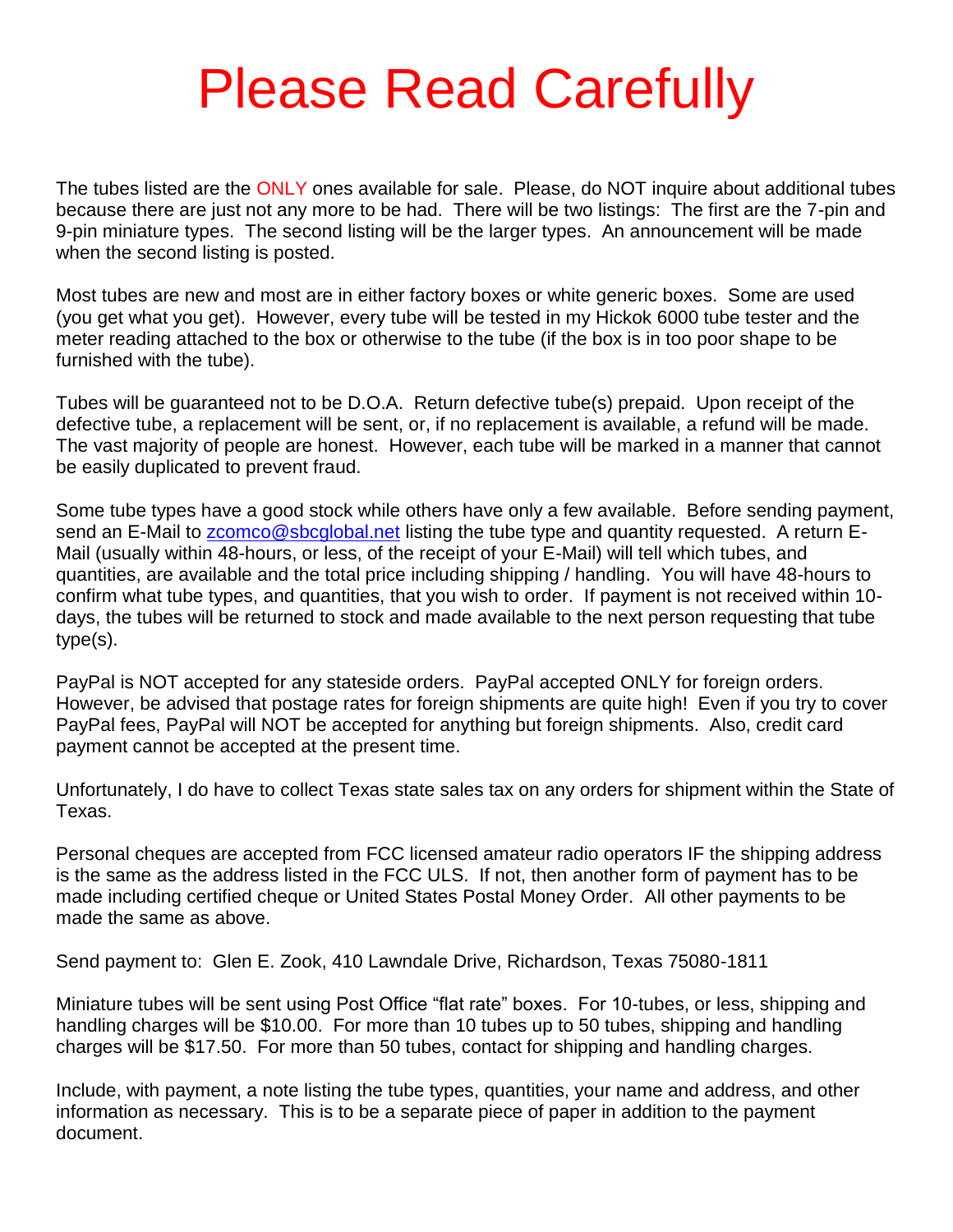| <b>Tube Number</b> | Price | 6BN4             | 2.25  | 6DT6             | 2.25                     |
|--------------------|-------|------------------|-------|------------------|--------------------------|
|                    |       | 6BN6             | 2.50  | 6DX8             | 3.00                     |
|                    |       | 6BN8             | 5.50  | 6EB8             | 3.25                     |
| 6AF4               | 2.50  | 6BQ7             | 2.25  | 6EH <sub>5</sub> | 2.50                     |
| 6AF9               | 2.75  | 6BR8             | 2.25  | 6EH7             | 2.25                     |
| 6AG5               | 2.25  | 6BS8             | 3.00  | 6EH8             | 2.25                     |
| 6AH6               | 2.25  | 6BU8             | 2.25  | 6EJ7             | 3.00                     |
| 6AJ5               | 2.50  | 6BW4             | 2.50  | 6EM <sub>5</sub> | 4.25                     |
| 6AK5               | 2.75  |                  |       | 6ER5             | 3.50                     |
| 6AL5               | 2.25  | 6BW8             | 2.25  | 6ES <sub>5</sub> | 2.25                     |
|                    |       | 6BY6             | 2.25  |                  |                          |
| 6AM4               | 2.25  | 6BY8             | 2.25  | 6EU8             | 2.25                     |
| 6AM8               | 2.25  | 6BZ6             | 3.50  | 6EV <sub>5</sub> | 2.75                     |
| 6AN4               | 2.75  | 6BZ7             | 2.25  | 6EW6             | 3.50                     |
| 6AN5               | 2.25  | 6BZ8             | 3.25  | 6FG7             | 2.25                     |
| 6AN8               | 5.75  | 6C4              | 3.50  | 6FH <sub>5</sub> | 2.25                     |
| 6AQ5               | 4.00  | 6CA4             | 10.75 | 6FM8             | 2.25                     |
| 6AQ6               | 2.25  | 6CB6             | 2.25  | 6FQ5             | 4.00                     |
| 6AR5               | 6.50  | 6CE5             | 3.50  | 6FQ7             | 6.25                     |
| 6AS5               | 2.25  | 6CF6             | 2.25  | 6FS5             | 2.25                     |
| 6AS6               | 2.25  | 6CG7             | 7.25  | 6FV6             | 2.25                     |
| 6AS8               | 2.25  | 6CG8             | 2.50  | 6FV8             | 2.25                     |
| 6AT6               | 2.25  | 6CH <sub>8</sub> | 2.25  | 6FY5             | 3.00                     |
| 6AT8               | 2.25  | 6CL8             | 2.25  | 6GH <sub>8</sub> | 2.50                     |
| 6AU6               | 3.50  | 6CM6             | 3.75  | 6GJ7             | 2.50                     |
| 6AU8               | 2.75  | 6CM7             | 2.25  | 6GK5             | 4.00                     |
| 6AW8               | 2.75  | 6CM8             | 2.25  | 6GK6             | 7.25                     |
| 6AV6               | 2.50  | 6CN7             | 2.25  | 6GM6             | 2.50                     |
| 6BA6               | 3.25  | 6CQ8             | 2.25  | 6GN8             | 2.50                     |
| 6BA7               | 5.75  | 6CR6             | 2.25  | 6GS7             | 2.25                     |
| 6BA8               | 3.00  | 6CS6             | 2.25  | 6GU7             | 3.75                     |
| 6BC4               | 3.50  | 6CS7             | 3.25  | 6GX6             | 2.25                     |
| 6BC <sub>5</sub>   | 2.25  | 6CU <sub>5</sub> | 2.25  | 6GX7             | 2.25                     |
| 6BC7               | 2.25  | 6CU8             | 2.25  | 6GY6             | 2.25                     |
| 6BC8               | 3.00  | 6CW <sub>5</sub> | 3.75  | 6HA5             | 3.00                     |
| 6BD6               | 2.25  | 6CX8             | 2.50  | 6HA6             | 2.50                     |
| 6BE6               | 3.00  | 6CY5             | 2.25  | 6HB7             | 2.50                     |
| 6BF5               | 2.25  | 6CY7             | 3.25  | 6HD7             | 2.25                     |
| 6BH <sub>6</sub>   | 2.50  | 6DB <sub>5</sub> | 2.25  | 6HF8             | 3.00                     |
| 6BH <sub>8</sub>   | 2.50  | 6DE6             | 2.25  | 6HG5             | 3.00                     |
| 6BJ8               | 2.50  | 6DE7             | 4.00  | 6HL8             | 2.50                     |
| 6BK5               | 2.25  | 6DK6             | 2.25  | 6HM5             | 3.00                     |
| 6BK6               | 2.25  | 6DR7             | 3.25  | 6HQ5             | 2.75<br>$\sigma_{\rm p}$ |
| 6BK7               | 3.00  | 6DS5             | 2.25  | 6HS8             | 2.25                     |
| 6BL8               | 4.00  | 6DT5             | 2.25  | 6HZ6             | 2.25                     |

 $\lambda$